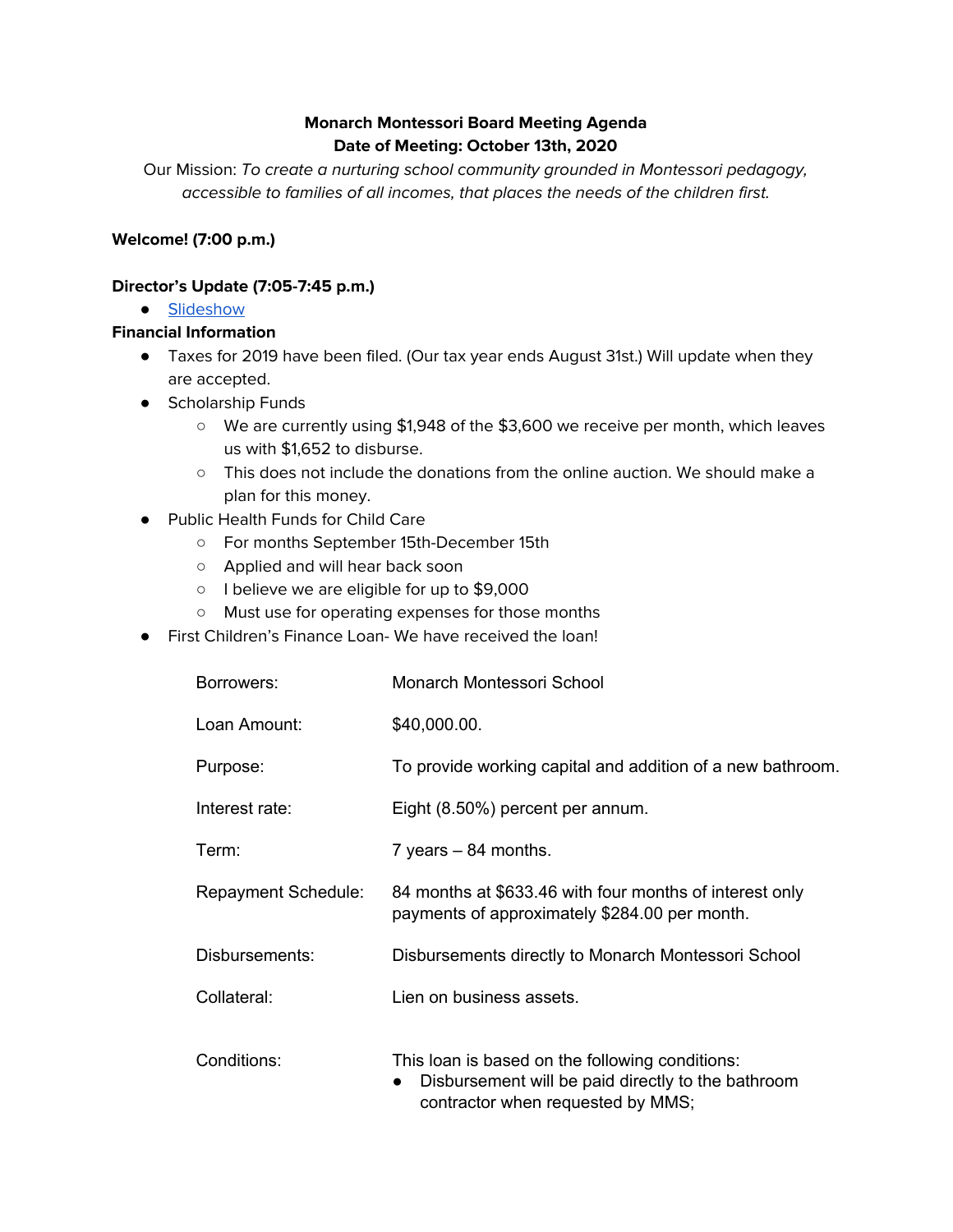- Disbursement on any remaining cash flow to be sent as request;
- Submit financial statements as requested;
- Participate in the FCF Annual Business Survey; and
- Work with FCF Business Development Specialist if needed or requested;
- Closing Costs: FCF Processing fee of \$50.00 and borrower will pay all out of pocket expenses in connection with this loan. That may include any filing fees, closing fees, other miscellaneous fees.

#### **Please note that:**

### **There is no penalty for pre-payment of your loan, and Your loan is non-assumable.**

#### **Classroom Updates**

- Outdoor space
	- Would love log stepping stones
		- *■* Chris and Kirsten Benton cabin
	- Would love log balance beam
	- Looking into dome climber
	- Purchased large building blocks, had tool bench and kitchen donated
- **Classroom** 
	- **○** Closed this week Monday-Wednesday due to COVID-19 potential exposure
		- Building the sub list
			- Maria: Vinny, Anna, Maddie, Eileen's husband, Mercedes
		- Registered with Teachers On Call
		- Hope to use Montessori Colleagues in the future
		- Volunteers for meeting subs?
	- **○** Bathroom updates
		- Bathroom installation timeline (when will construction begin?)
		- We have not needed to hire a bathroom shuttler due to our low enrollment numbers.
- Enrollment
	- We have three children enrolled.
		- People are finding us through Google and through referrals.
		- Currently two tours scheduled next week.
- Marketing
	- Partnering with First Children's Finance

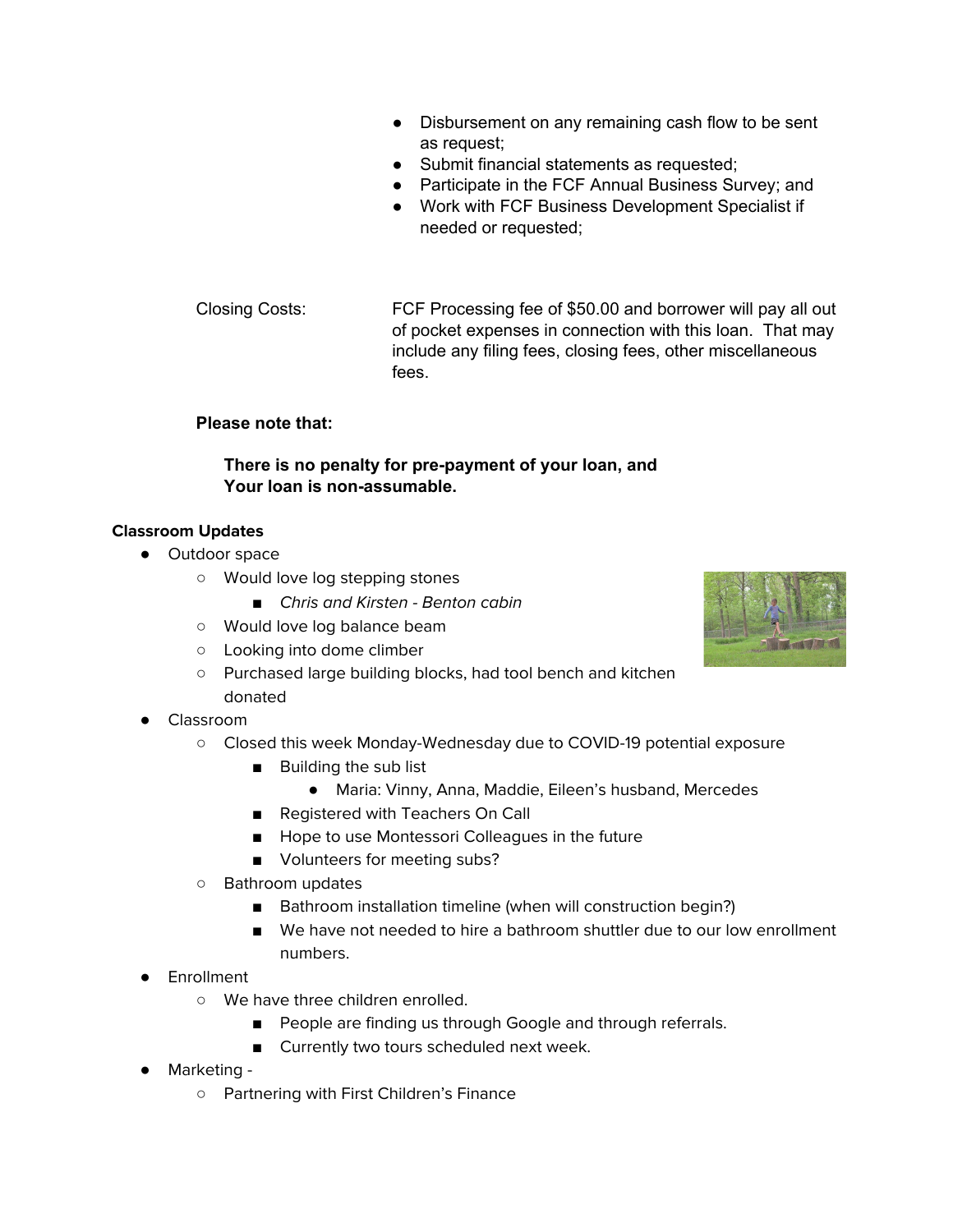- Signage
- Started using classroom photos and videos on social media
- Tuition committee approved \$50 tuition credit for referrals
- Blog posts, consistent content 1x per week
	- Lists Top 5
	- Short in length, concise

### **Pivot to Tutoring and Small Friendship Groups?**

- Survey results
	- Current school choices: 8 Distance Learning; 11 in-person or hybrid; 2 forgoing school at the moment
	- Only 1 respondent was not comfortable with any in-person option
	- Would you or others in your networks be interested in:
		- One-on-one tutoring- 57% yes
		- One-on-one tutoring with parent present and involved-43% yes
		- None of the above-28%
	- Interesting comment: "You could offer yourself as facilitating social activities for children. Our family doesn't need academic tutoring but would be curious about 2-3 children in a social activity. More than that would probably be too much for our comfort level. I know that many SPPS families reported in their surveys this summer that they were worried about their children missing out social/emotionally as they thought about the prospect of distancing learning ."
- Tutoring plan
	- Ages 3 through 12 (grades pre-k through sixth)
	- Families sign up for regular 50 minute tutoring sessions 1 to 5 times per week.
	- Our educator can provide optional take-home materials for additional practice.
	- Lori's schedule- can handle 2 tutoring sessions per day, 10/week
	- Cost? Discussed \$50
		- Allow families to checkbox for tuition assistance (\$10 scholarship) (self-identify) - as funds are available
	- Ideas/Comments:
		- Market as a monthly special/set of courses for 1 month
- Friendship group plan
	- 2-3 children in the same age range
	- Meet twice a week for 50 minutes
	- Launch this second
	- Ideas/Comments:
		- Market as a monthly "course" they sign-up for:
			- Art
			- Music
			- Cooking
			- Reading
			- Dance/Physical Activity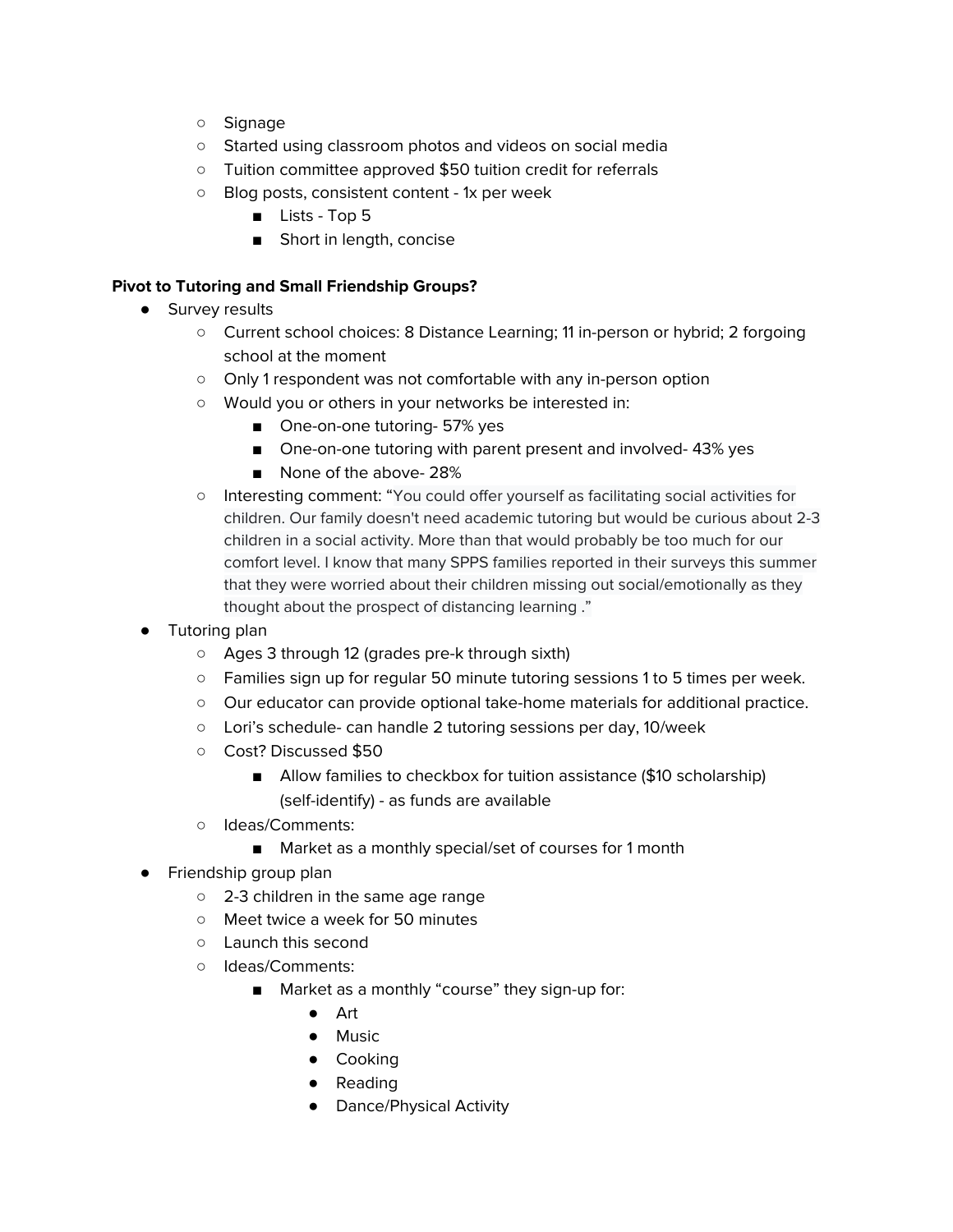- Market specific classes or co-horts or enrichment groups with small consistent groups in a safe environment (~3 kids per group)
	- Tuesday, Thursday group
	- Monday, Wednesday group
	- Use after hours
- Can we offer activities or enrichment opportunities for older kids as well
- Cost per person: \$30 per hour 8 1 hour sessions for a month = \$240 per month

# **Marketing (7:45-8:00 p.m.)**

- For customers/families
	- SEO **This is especially important if most of our customers found us through Google searches.**
		- Push out more (consistent) content
		- Weekly (Monthly?) blog posts to the Monarch website
			- Make a game-plan on how to push out regular blog posts (ex: every other week Julia writes a blog post. Board members write a blog post the opposite week).
		- YouTube page we have one!
			- Feature vlogs about what is happening at Monarch, advertisements for future services, etc.
	- Continue to reach out to local news organizations/online blogs to see if they would be interested in running this as a story
	- Network with different companies, employers of essential workers, etc. to see if we can market directly to their employees
		- Hospitals, clinics, educators, etc.
		- **■** Maria reach out to MN COVID Sitters **- Update?**
	- **Open for discussion**: Does anyone else have any ideas for marketing?

### **Fundraiser Committee Update: (8:00-8:20 p.m.)**

- **●** CELEBRATE a successful fundraiser!!!
	- \$3,500.00 raised!
		- Please give an update on any silent auction items that still need to be distributed/winner who have yet to pay
	- **○ Discuss options for sending out thank you letters to donors.**
		- [Donation](https://docs.google.com/document/d/1faFNE92u9ANZBMnnwf5ohYhbajsGCHwAQOnXSVH9--Q/edit) receipt template
- Next fundraising idea?
	- Spring Event
	- Other Fundraising Ideas:
		- Giving Tuesday (December 1, 2020)
		- Montessori Education Week (February 21 through February 27, 2021)
		- P2P Virtual Challenge (steps, books read, etc.)